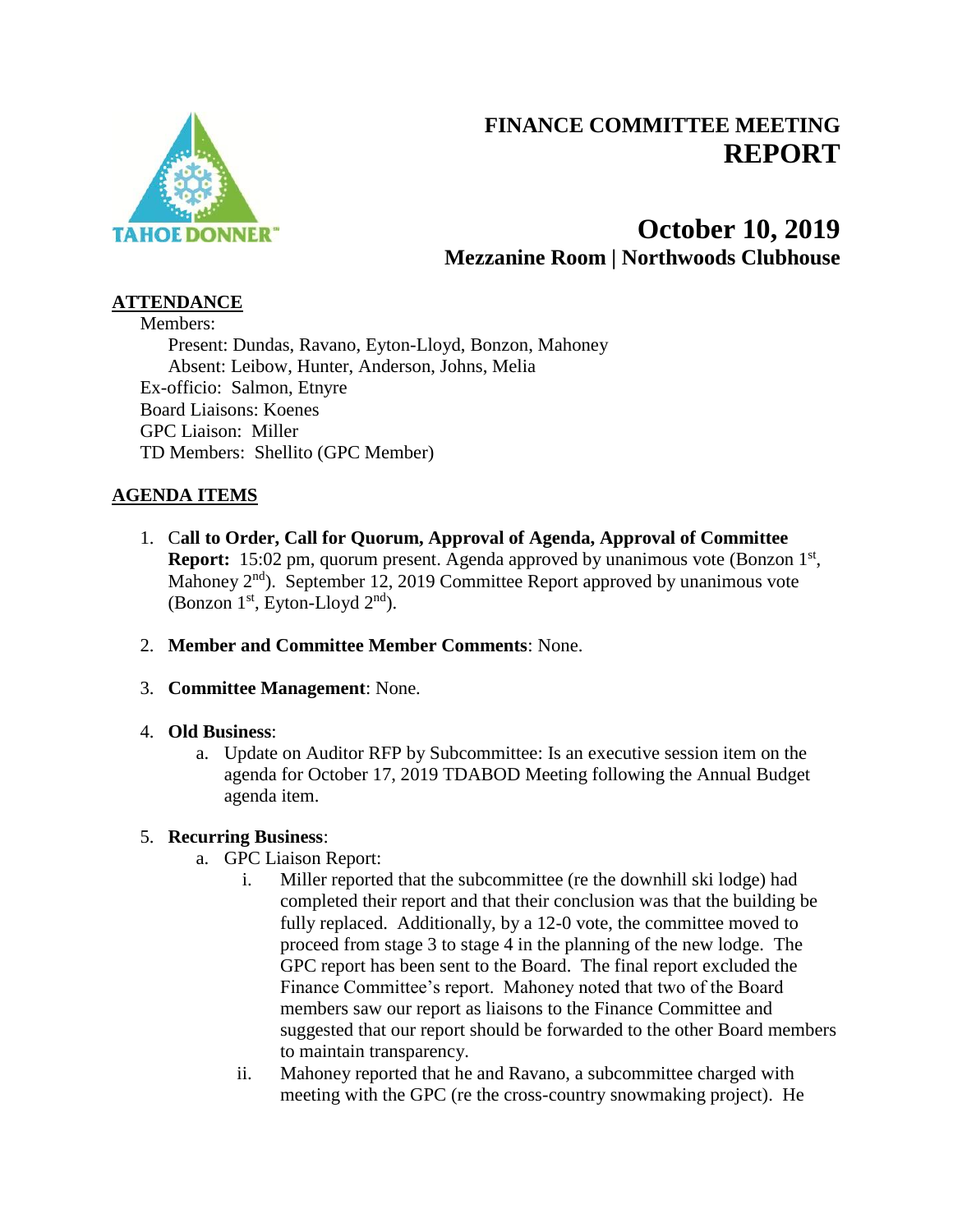described the project as an "insurance policy" against low snow years, estimated to be every 3 years. It is estimated that after 3 low snow years, the cost of the snowmaking would be recouped. Salmon reminded the committee that the downhill snowmaking has paid for itself over the last 3 years.

The Information Paper prepared by Mahoney, Dundas and Leibow (re the raising of the annual assessment by \$300) was reviewed. Mahoney reminded us that we need to be setting more funds aside for long-term building replacement and cautioned the Committee to be mindful of "institutional inertia". Miller stated that the GPC should be tasked with getting estimated costs for capital projects and prioritizing the projects with the assistance of the Board and the Finance Committee. Koenes commented that he believed that the task should be given to management rather than the GPC and he agreed that we are underfunded. Etnyre stated that the General Plan has not been updated with costs for the last 2 years. The Finance Committee voted 5-0 to send the Information Paper to the Board (1<sup>st</sup> by Mahoney, 2<sup>nd</sup> by Ravano). Note that there was some *discussion (prompted by members of the GPC in attendance) about the awkward timing of our Information Paper's recommendation (a four year, temporary increase in the Annual Assessment) given that the TDA BoD had only just received the GPC DSL Sub-committee's recommendation to advance to the next stage in the evaluation process. Mahoney and Dundas explained that we did not intend to be disruptive to the GPC process and that our timing was being driven by the 2020 Budget cycle which included an analysis of the future state of the Development Fund. That analysis indicated that building even the smallest proposed replacement DSL would consume nearly all of TDA's Development Fund resources by year end 2023 absent an adjustment in funding of the DVF. Mahoney and Dundas pointed out that the GPC DSL Sub-committee's objective to have no special assessment for the DSL, while praiseworthy, has non-trivial consequences for the Association's future development program. Our review of the 2020 Budget indicated a future level of Development Fund resources below that which we felt appropriate for an Association of our size especially given the advanced age of some of our facilities/amenities. This temporary increase in the AA is less about funding the new DSL and more about making sure that we have minimally sufficient capital for future projects*.

- b. 5501 Subcommittee Report: No meeting until October 18, 2019. Discussion deferred to November FC Meeting. Upcoming FC attendees:
	- i. October 18: Ravano or Mahoney
	- ii. October 22: Eyton-Lloyd or Mahoney
	- iii. November 22: Anderson or Mahoney
- c. Quarterly Reserve Fund Investments Review (**Jul-Sep**, Resolution 2015-5, Investment Policy): Mahoney stated that there was no report this month. Item deferred.

#### 6. **New Business**:

- a. September Preliminary Financial Results and June Monthly Financial Report Review: DFA provided updates.
	- i. September data can be found at: [https://www.tahoedonner.com/wp](https://www.tahoedonner.com/wp-content/uploads/2019/09/2019-09-Finance-Package.pdf)[content/uploads/2019/09/2019-09-Finance-Package.pdf .](https://www.tahoedonner.com/wp-content/uploads/2019/09/2019-09-Finance-Package.pdf)
	- ii. August Financials are located at: [https://www.tahoedonner.com/wp](https://www.tahoedonner.com/wp-content/uploads/2019/08/2019-08-Finance-Package.pdf)[content/uploads/2019/08/2019-08-Finance-Package.pdf.](https://www.tahoedonner.com/wp-content/uploads/2019/08/2019-08-Finance-Package.pdf)